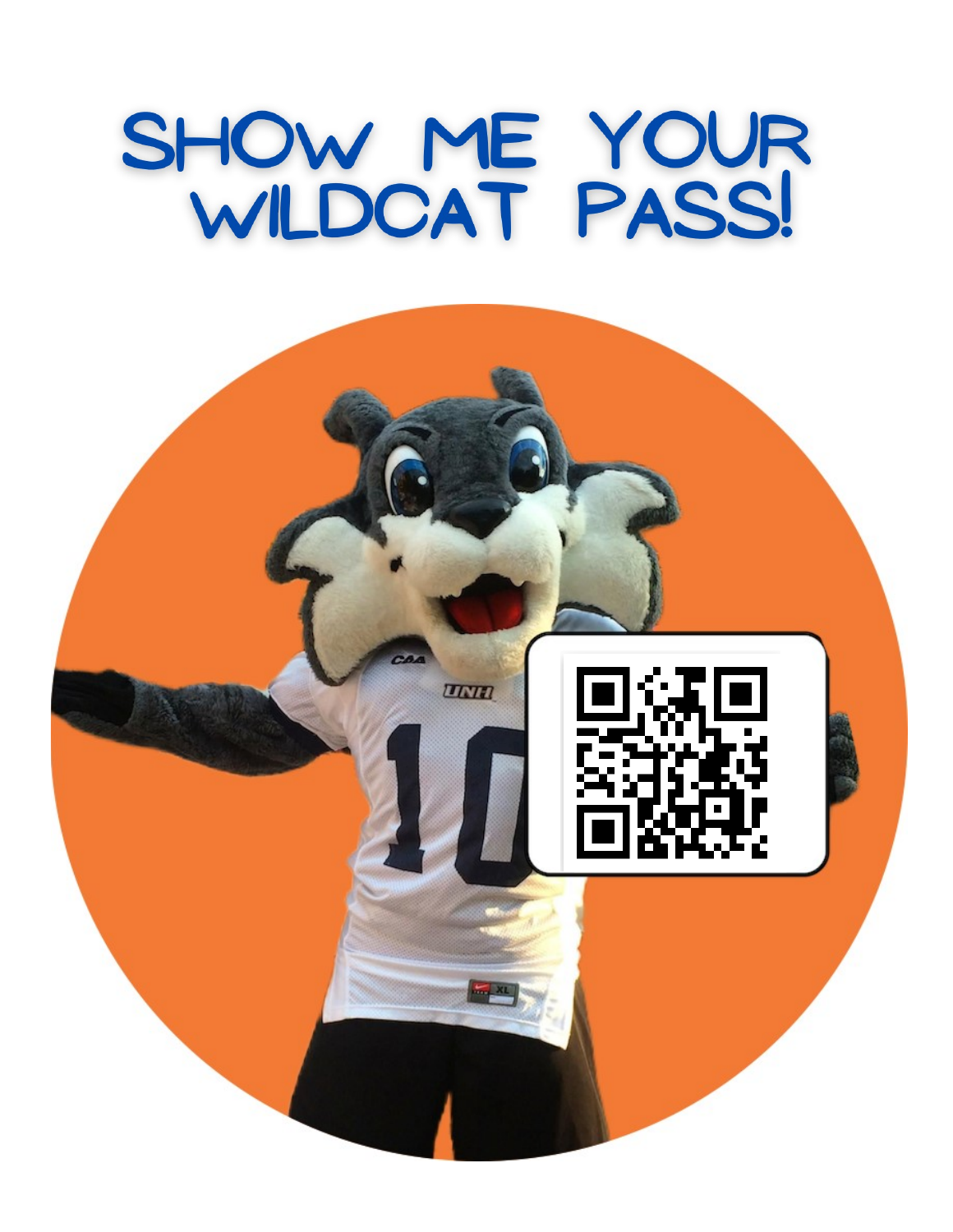## **Tips for Instructors on Wildcat Pledge and Wildcat Pass**

*We are in this together, and for each other.*

### **Philosophy:**

- We each have a role to play in our own safety and health, and also in the health and safety of our fellow Wildcats.
- The virus does not distinguish between student or employee, or any other human difference.
- We want to help each other stay compliant for the sake of the community because we know the testing and other pandemic protocols are trying, inconvenient, and easy to get complacent around. And the virus never gets complacent.
- The Wildcat Pass is a tool to help each individual stay compliant and to help us encourage each other to stay compliant.
- Encourage the shared respect and responsibility through the [Wildcat Pledge](https://www.unh.edu/coronavirus/pledge)

### **Tips and Recommendations:**

At the beginning of the semester:

- Show the community pledge [\(Wildcat Community Pledge](https://www.unh.edu/coronavirus/pledge)), thank everyone for signing itand doing their part to keep us all safe, share that you signed it if you chose to.
- Share how testing has been proven to be critical to staying open both here at UNH last semester, and at universities across the country. Emphasize that the Wildcat Pass is a tool to help all of us stay on our testing schedule and that a valid Wildcat Pass is required to be on campus. Say that you expect them to check theirWildcat Pass every day before coming to campus.
- Urge students to pay attention to texts and emails that tell them they missed their scheduled drop off.

### Use the Wildcat Pass

We want to make checking the Wildcat Pass part of normal COVID protocols, not a punitive tool. If a student misses a sample drop off, they get a text and email reminding them that they have 24 hours to drop off a sample before their Wildcat Pass is invalid. The Wildcat Pass lists the individual's last dropped test, the scheduled drop day(s), and when the next drop is due. If their pass is invalid because they did not drop off a test sample within 24 hours of their assigned time, their pass will automatically become valid again when their next sample reaches the lab. Refer students to the Rights Roles and Responsibilities document: [https://www.unh.edu/dean](https://www.unh.edu/dean-of-students/processes-policies-protocols/student-rights-rules-responsibilities)[of-students/processes-policies-protocols/student-rights-rules-responsibilities](https://www.unh.edu/dean-of-students/processes-policies-protocols/student-rights-rules-responsibilities)